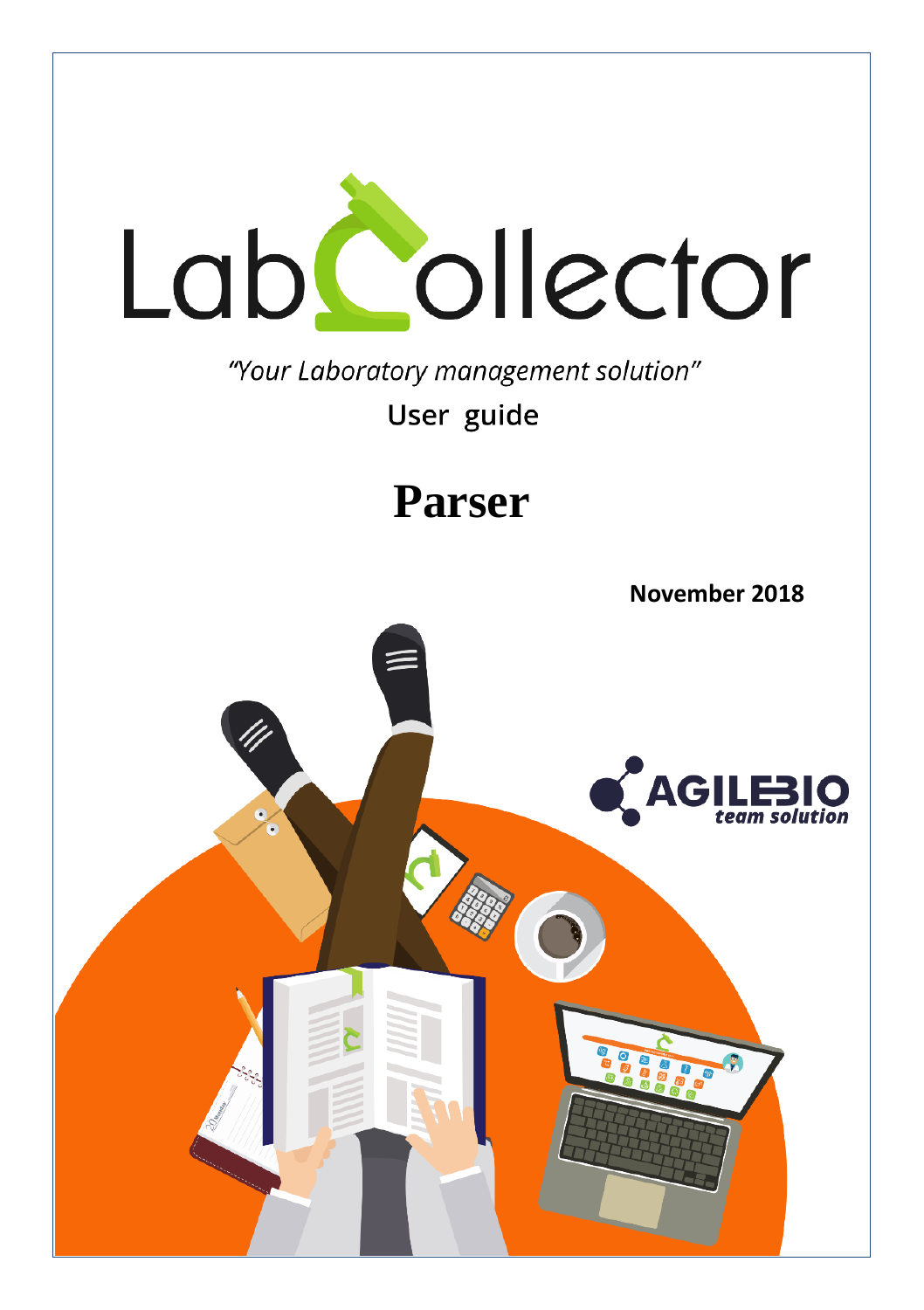# Summary

| $2 - 1$   |                                               |
|-----------|-----------------------------------------------|
| $2 - 2$   | Automatic mode from LabCollector interface  4 |
|           |                                               |
| $3 - 1$ . |                                               |
| $3 - 2$   |                                               |
| $3 - 3$ . |                                               |
| $3 - 4.$  |                                               |
| $3 - 5.$  |                                               |
|           |                                               |
| $4 - 1$   |                                               |
|           |                                               |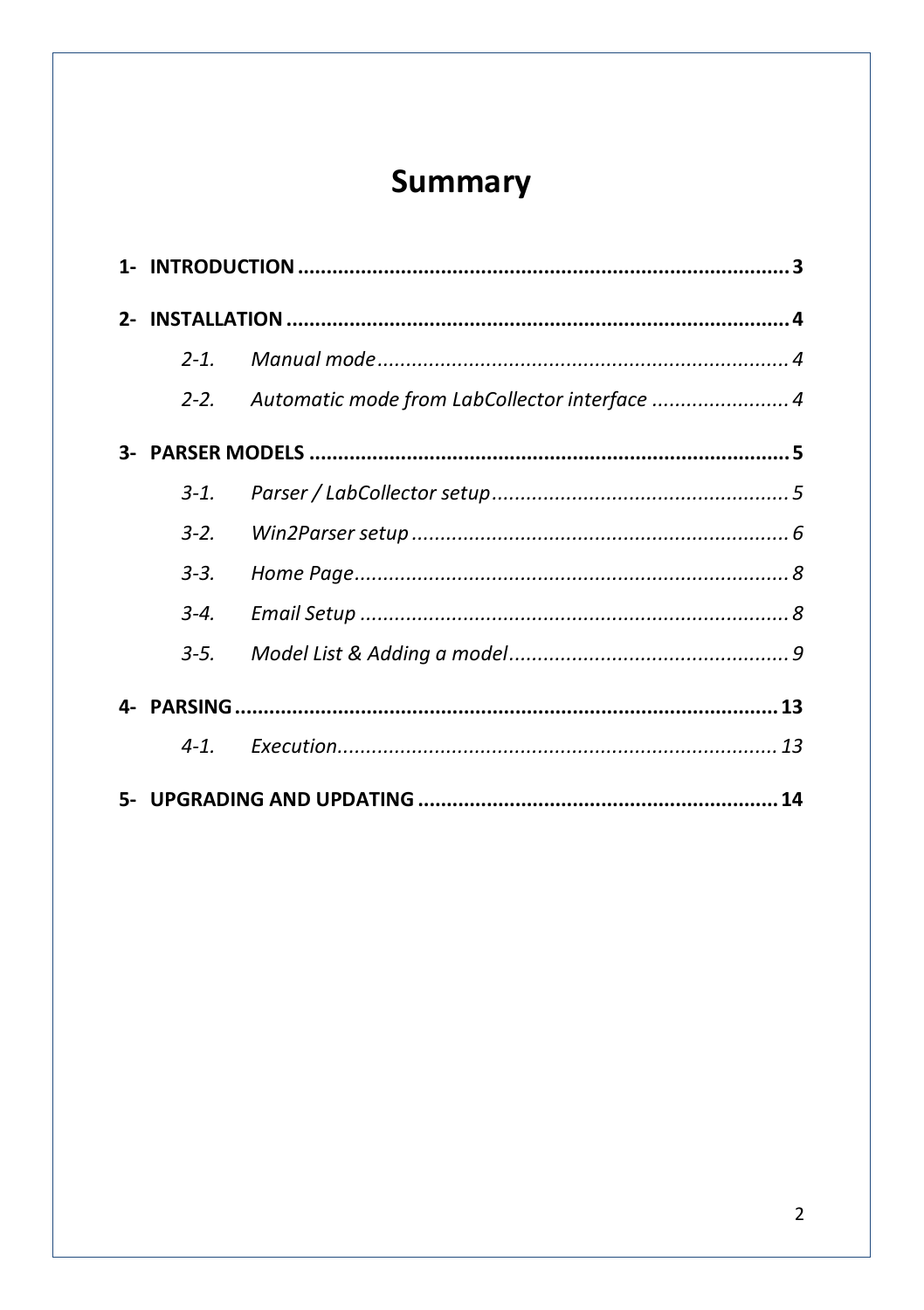# <span id="page-2-0"></span>- **1- INTRODUCTION**

 $T$ hank you for choosing one of AgileBio's solutions. We hope it will help you to expand LabCollector's capabilities.

This add-on is a file parser that allows reading values in a file and then updating fields in a record or creating new records with some fields values updated based on the file.

The scope of the manual is for setup and basic usage. If you will be making and using highly complex files to parse or plan on integrating instruments it is recommended that you contact AgileBio for assistance.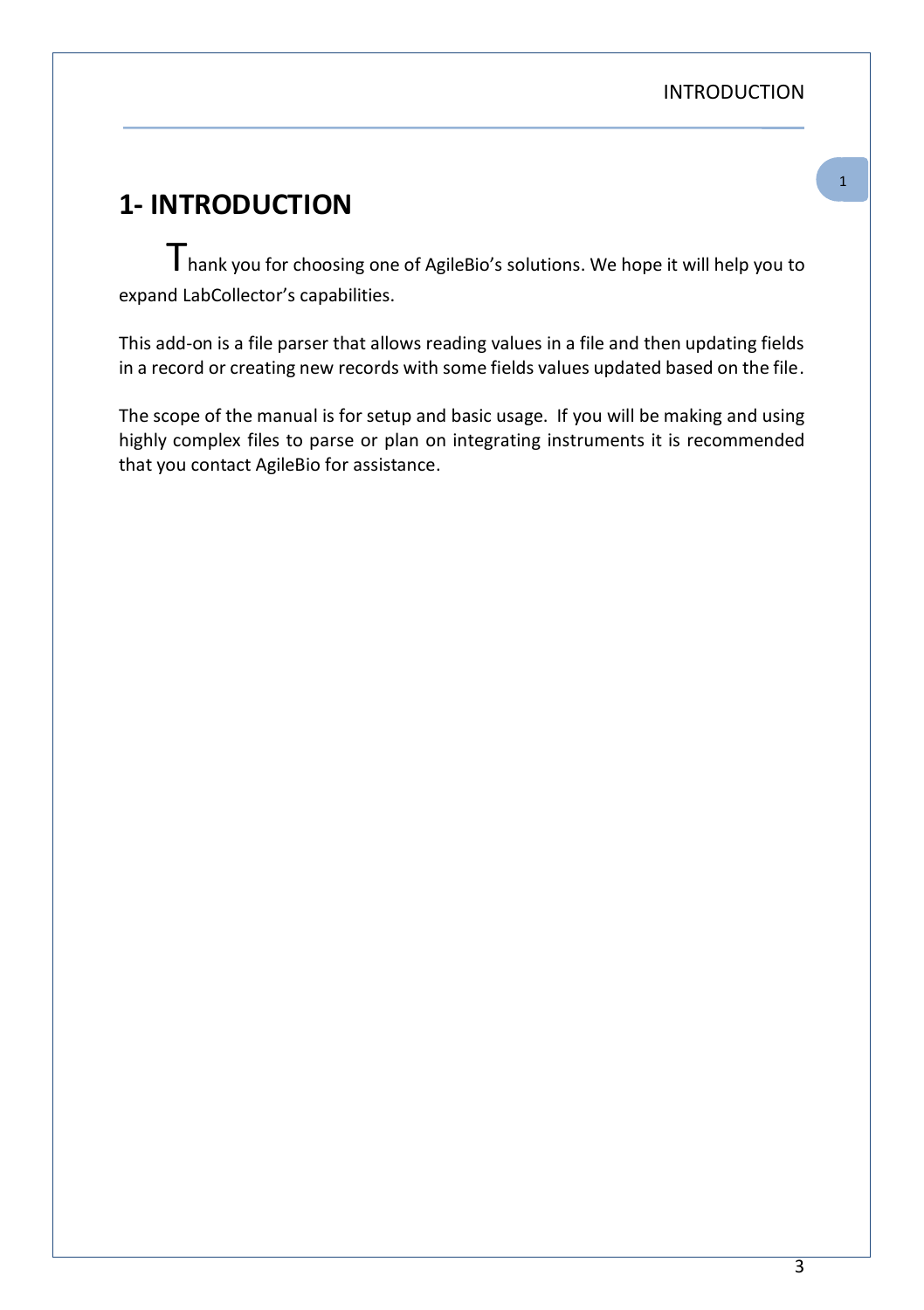## <span id="page-3-0"></span>- **2- INSTALLATION**

You can get **Parser Add-on** by downloading it from [www.labcollector.com.](http://www.labcollector.com/)  LabCollector software has to be installed first as it contains the framework upon which the add-on uses. LabCollector support documents for installation of addons are available on our website. **Parser Add-on** can be installed on common operating systems. Installation is performed by AgileBio on cloud hosted instances. Win2Parser is windows only and may be required in some scenarios.

As a general note, making a backup prior to installing or updating a new add-on is recommended.

A changelog is included in the download package and on the LabCollector website. It is also available by navigating the browser URL for your instance of LabCollector at \*/parser/changelog.txt.

### <span id="page-3-1"></span>**2-1. Manual mode**

Unzip and copy **Parser Add-on** folder in the extra modules folder. For Windows the default will be:

C:\Programs\AgileBio\LabCollector\www\lab\extra\_modules\parser

<span id="page-3-2"></span>If using Win2Parser, download this from LabCollector.com and follow the instructions in the installation wizard.

### **2-2. Automatic mode from LabCollector interface**

You can also use LabCollector Menu *Admin > Setup > Upload/Add Addons > Upload Addon ZIP > Add Addon*

Open or return to LabCollector, the **Parser Add-on** module will be activated. Click on the module to finish the installation. The initial installation and upgrades will show anything created or checked in the database.

The Add-on will remain in a 30 days free trial mode with one possible parser model until you save a license in the *Setup* menu (requires admin credentials). To obtain a valid license, you have to copy and send the activation key to AgileBio. The license will be applied by AgileBio staff on hosted instances. The license will allow the purchased number of parser models.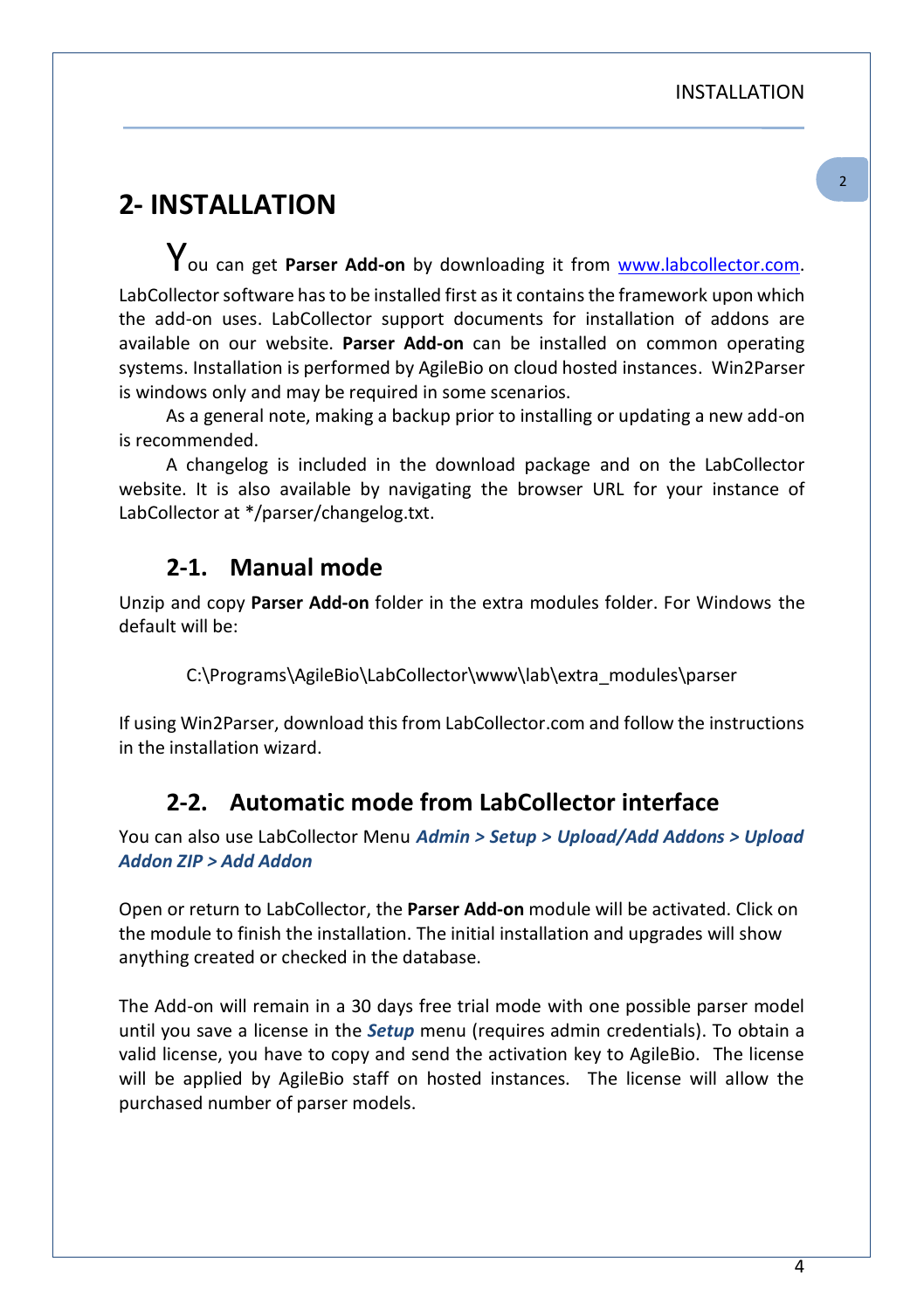# <span id="page-4-0"></span>- **3- PARSER MODELS**

Parser models are designed to allow the definition of what data to parse from a file to populate and/or create records based on various files.

Several aspects of LabCollector may need to be setup and populated with data and/or records to use the Parser for certain use cases. In particular, the following will generally need to be setup:

- User accounts (**admin > users & staff**).
- Custom/default fields (**admin > custom fields** and **admin > default fields).**
- Preferences for modules (**admin > preferences**).
- General setup for email server & API (**admin > other > setup**)
- Storage system (**admin > manage storage**).

Additional steps to setup LabCollector to accommodate your parsing requirements may be necessary in some cases.

 $\Box$  Certain features and uses of Parser are only available after an appropriate part of LabCollector and the folders to use as a source of files are created and/or configured. E.g. if you want to use parser to update project codes and allow an email alert, the project code must be enabled in default fields and the email server must be configured.

### <span id="page-4-1"></span>**3-1. Parser / LabCollector setup**

The steps below describe how to ensure several essential aspects of LabCollector are setup to allow parser to function:

> 1) Navigate to a**dmin > setup > Web Services API** and create an API for the modules of interest to update. The API token is required when defining a parser model. You will likely need to create a new API model and associated token for each parser model.

| Web Services API                       |             |                  |                                    |                     |              |                        |
|----------------------------------------|-------------|------------------|------------------------------------|---------------------|--------------|------------------------|
| Define a new application:              |             |                  |                                    |                     |              |                        |
| <b>Application</b>                     |             |                  |                                    |                     |              | <b>IP Restriction</b>  |
| Name:                                  |             |                  | Default operator: Select Contact ~ |                     |              | $\circ$ Yes $\circ$ No |
| Modules connected to this application: |             |                  |                                    |                     |              |                        |
| Strains & Cells                        | Plasmids    | $\Box$ Primers   | Reagents & Supplies                | $\Box$ Samples      | Antibodies   |                        |
| Sequences                              | Animals     | $\Box$ Equipment | Chemical Structures                | Documents           | Address Book | $+ Add$                |
| □ Microarrays                          | $\Box$ Trap | $\Box$ Species   | $\Box$ Batch                       | $\Box$ Field checks |              |                        |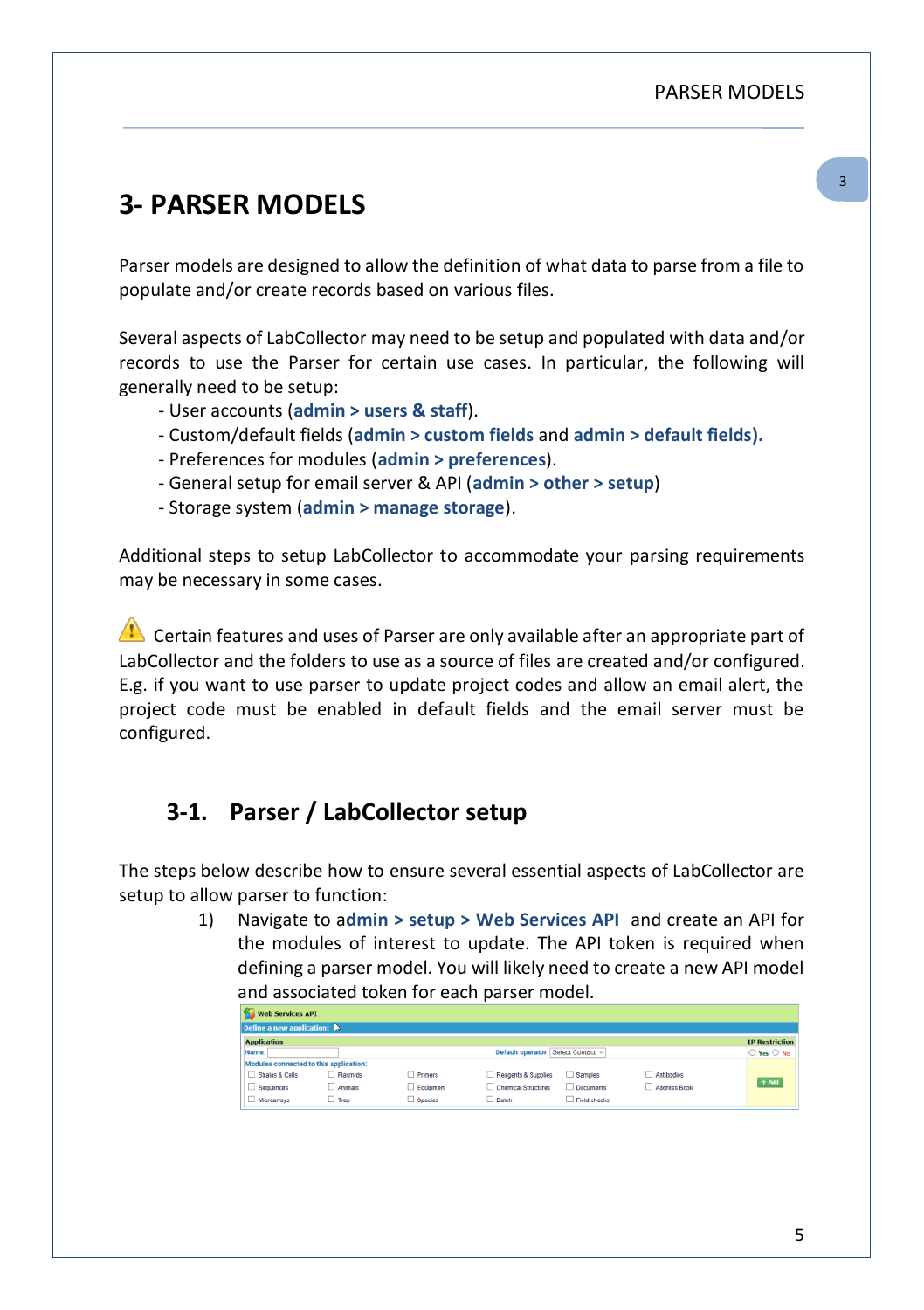| <b>Remote applications list:</b>                               |                     |                                                      |
|----------------------------------------------------------------|---------------------|------------------------------------------------------|
| <b>Application</b>                                             | <b>Used Modules</b> | <b>IP Restriction</b>                                |
| parser strains<br>Name:                                        | Strains & Cells     |                                                      |
| <b>Default</b>                                                 | $\Box$ Plasmids     |                                                      |
| admin1<br>$\checkmark$<br>operator:                            | $P$ rimers          |                                                      |
| a50da<br>32cb17<br>-----<br><b>STATISTICS</b><br><b>Token:</b> | Reagents & Supplies |                                                      |
| 뺖                                                              | $\Box$ Samples      |                                                      |
|                                                                | $\Box$ Antibodies   |                                                      |
| Regenerate token                                               | $\Box$ Sequences    |                                                      |
|                                                                | $\Box$ Animals      |                                                      |
|                                                                | Equipment           | Update<br>Delete app<br>$\bigcirc$ Yes $\bigcirc$ No |

2) Navigate to a**dmin > setup > Proxy, Tasks Scheduler and Email** and configure the email server. Note that this may already have a valid configuration. Send a test email to check.

| <b>Alert Emails Settings</b> |                                                                                             |
|------------------------------|---------------------------------------------------------------------------------------------|
| From:                        |                                                                                             |
| 1ş<br>To:                    | (one recipient email per line)                                                              |
|                              | Email server: @ Custom SMTP Server O Localhost by PHP                                       |
|                              | SMTP:<br>( enter a valid SNTP server to use for sending emails )                            |
|                              | Port:                                                                                       |
|                              | Usemame:                                                                                    |
|                              | Password                                                                                    |
|                              | <b>Send Test Email</b><br>None $\vee$ ( SSL and TLS need OpenSSL on the server )<br>Secure: |

<span id="page-5-0"></span> $\Lambda$  These configuration actions require the super-admin level account.

### **3-2. Win2Parser setup**

The steps below describe how to setup Win2Parser. If your setup does not use Win2Parser, this section of the manual may be ignored.

 $\triangle$  Some parts of Win2Parser can only be completed after a model is described in the Parser module.

Win2Parser provides an interface to select a folder to parse files from and options to indicate which parser model is associated to which folder. The Parsing actions can be started or stopped. Logs may be viewed. Folder details can be created (1), edited (2) or deleted (3).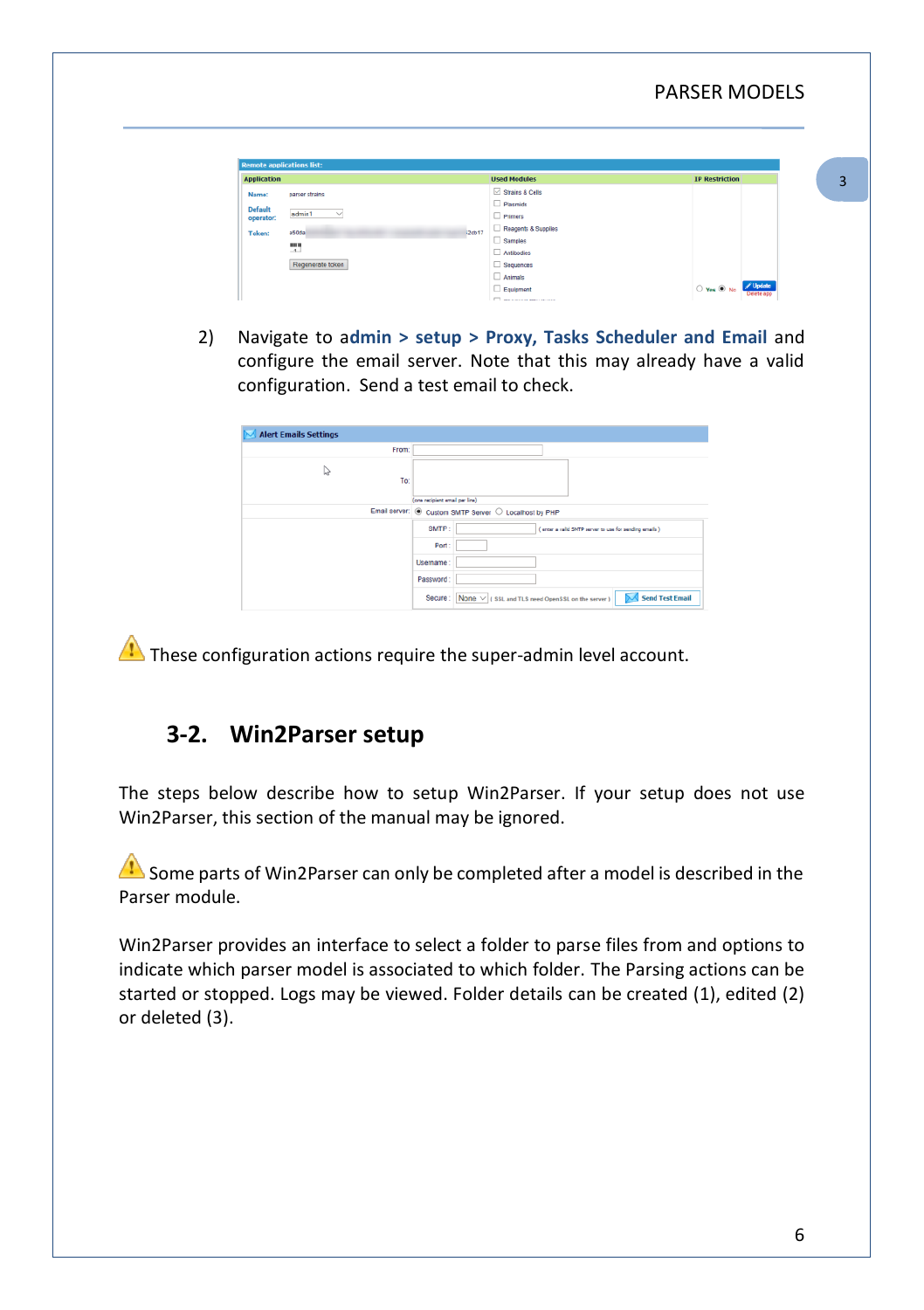### PARSER MODELS

| <b>■ Win2Parser</b>                         |                          |         |                              |      |                    |
|---------------------------------------------|--------------------------|---------|------------------------------|------|--------------------|
| Folder                                      | URL                      | Retries | Action on fail               |      |                    |
| C:\Users\agilebio\Documents\parser\pars     | http://127.0.0.1/demo/ 0 |         | Rename                       |      |                    |
| C:\Users\agilebio\Documents\parser\Dem      | http://127.0.0.1/demo/ 0 |         | Rename                       |      |                    |
| C:\Users\agilebio\Documents\parser\Sam      | http://127.0.0.1/demo/ 0 |         | Rename                       |      |                    |
| C:\Users\agilebio\Documents\parser\Che      | http://127.0.0.1/demo/ 0 |         | Rename                       |      |                    |
|                                             |                          |         |                              |      |                    |
|                                             |                          |         |                              |      |                    |
|                                             |                          |         |                              |      |                    |
|                                             |                          |         |                              |      |                    |
|                                             |                          |         |                              |      |                    |
| r,                                          |                          |         |                              |      |                    |
|                                             |                          |         |                              |      |                    |
|                                             |                          |         |                              |      |                    |
|                                             |                          |         |                              |      |                    |
|                                             |                          |         |                              |      |                    |
|                                             |                          |         |                              |      |                    |
|                                             |                          |         |                              |      |                    |
| <b>Service Status</b><br>running            |                          |         | $\overline{2}$<br><b>New</b> | Edit | 3<br><b>Delete</b> |
| <b>Start Service</b><br><b>Stop Service</b> |                          |         |                              | Logs | Done               |

View showing list of folders and details Win2Parser will take on each. Folder column refers to the folder observed to parse into, based on the URL indicated. Retries shows how many attempts to parse will be done. Action on failure is also shown.

| Folder to watch                            |                      |        |
|--------------------------------------------|----------------------|--------|
| Folder                                     | <b>Browse Folder</b> |        |
| <b>URL</b>                                 |                      |        |
| $\Rightarrow$<br>Retries<br>$\overline{0}$ |                      |        |
| Action<br>Rename<br>$\checkmark$           |                      |        |
|                                            |                      |        |
|                                            |                      |        |
|                                            | OK                   | Cancel |

When you add/edit an individual folder for parsing, the folder may be selected (local to the current computer/server). The URL comes from the parser model using the link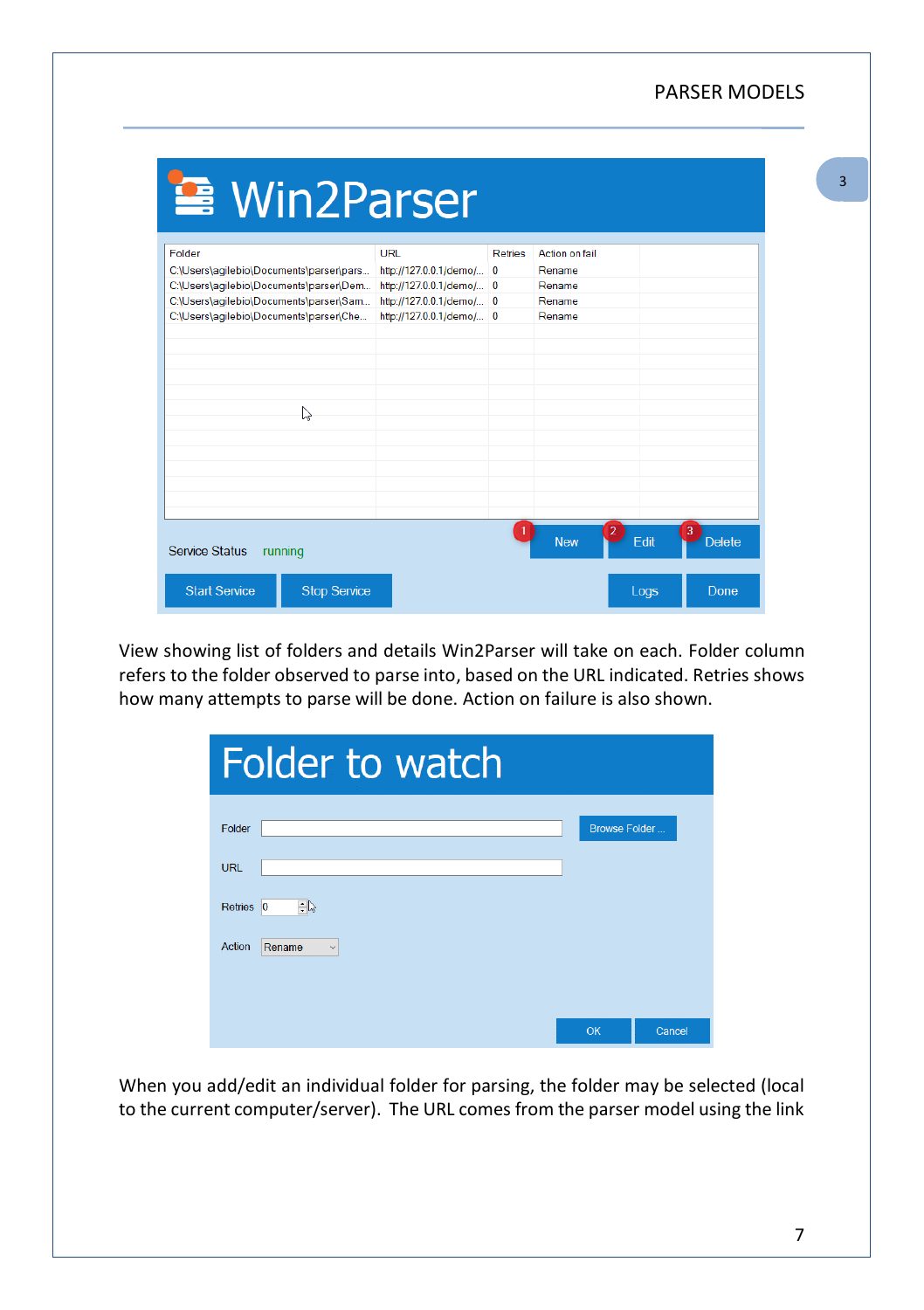icon  $\mathscr P$  in the model list. Retries is the number of attempts to retry upon a detected failed parsing. Action is what action will be taken on the parsed file: Moved to failed folder (a Failed folder will be created and failed files will be import in it), Rename (the file will be renamed), and Delete (the file will be deleted from the parsed folder).

### <span id="page-7-0"></span>**3-3. Home Page**

The home page of parser shows several options for admin level users to configure the parser as well as other features to review actions taken by the parser.

| Parser<br>区                                                                                                                       | Home             | <b>Model List</b>      | <b>Add New Model</b> | $Setup \star$           |
|-----------------------------------------------------------------------------------------------------------------------------------|------------------|------------------------|----------------------|-------------------------|
| Parser:                                                                                                                           |                  | Choose a parser $\sim$ |                      | <b>Manual Execution</b> |
| <b>File Parsing History</b>                                                                                                       |                  |                        |                      |                         |
| ш<br>showing:                                                                                                                     |                  |                        | show entries:        | $10 \sim$               |
| <b>4</b> Affected Records<br><b>Template/Model Name</b><br><b>File Name</b><br><b>O</b> Parses Records<br>٠<br><b>+</b> Date<br>٠ | <b>4</b> Remarks |                        | <b>o</b> Status      |                         |

The home menu will bring up the screen seen above.

**Model List** will show the list of parsing models and allow a user of sufficient permission to edit parsing models.

**Add New Model** allows creation of a new parsing model.

**Setup** allows modification of the license and email alerts.

The file parsing history shows details on parsing. The list may be sorted by each column.

### <span id="page-7-1"></span>**3-4. Email Setup**

With this option, users can receive an alert if a file is detected as failing to parse. From the parser menu, navigate to **Setup > Email Alerts Setup**, then add email addresses.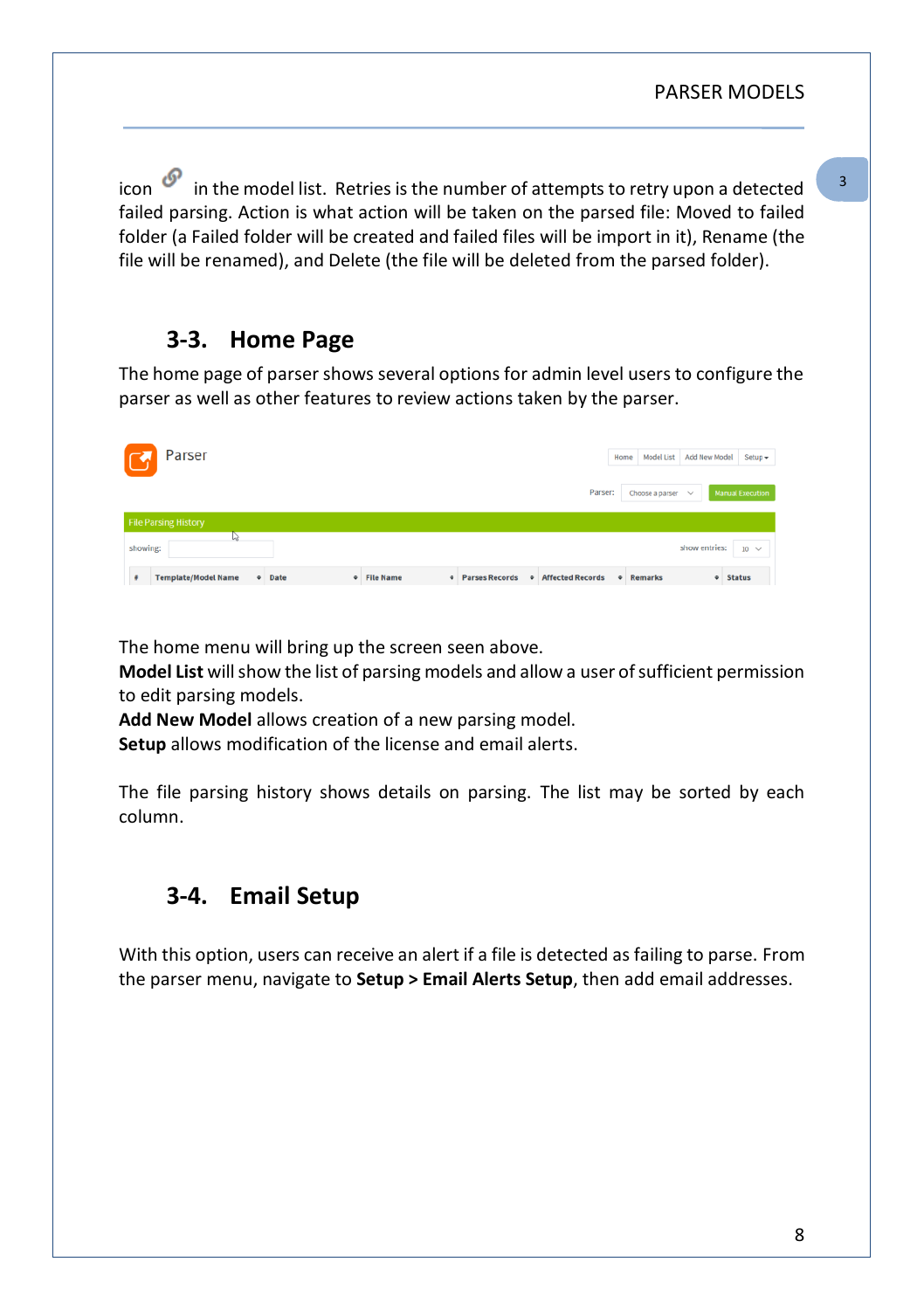|                                                                  |                                              | <b>PARSER MODELS</b> |
|------------------------------------------------------------------|----------------------------------------------|----------------------|
| Parser                                                           | r,                                           | 3                    |
| <b>Email Alerts Setup</b><br>Notify by email if file parse fails |                                              |                      |
| <b>Email recipients</b>                                          | parsing_@myemail.net;IT_Works@mail.org       |                      |
|                                                                  | Input email accounts separated by:<br>Submit |                      |
| 3-5. Model List & Adding a model                                 |                                              |                      |

<span id="page-8-0"></span>To create a new model, click on **Add New Model**.

| Template/Model Name     | Model Name                            |                      |
|-------------------------|---------------------------------------|----------------------|
| V<br><b>File Source</b> | Select a File Source                  | $\ddot{\phantom{1}}$ |
| API Token:              | LabCollector API Token                |                      |
| Module Name             | Select a Module                       | $\checkmark$         |
| Update/Insert:          | Update records. Ignore when not found | $\checkmark$         |
| File Type               | Select File Type                      | $\hat{\mathbf{v}}$   |

A form opens and includes:

- Template/model name: this option can contain any name to aid identification of the parsing model.
- File Source: Win2Parser or an identified local folder.
- API token: The token created in admin > setup > Web Services API (refer to section [3-1\)](#page-4-1).
- Module Name: select the module the parser will act on.
- Update vs insert records: By default, parser will update records if the file contains an identifier and the record exists in LabCollector. If the record does not exist, this option chooses to ignore the section of the file to parse **OR** create a new record with information from the file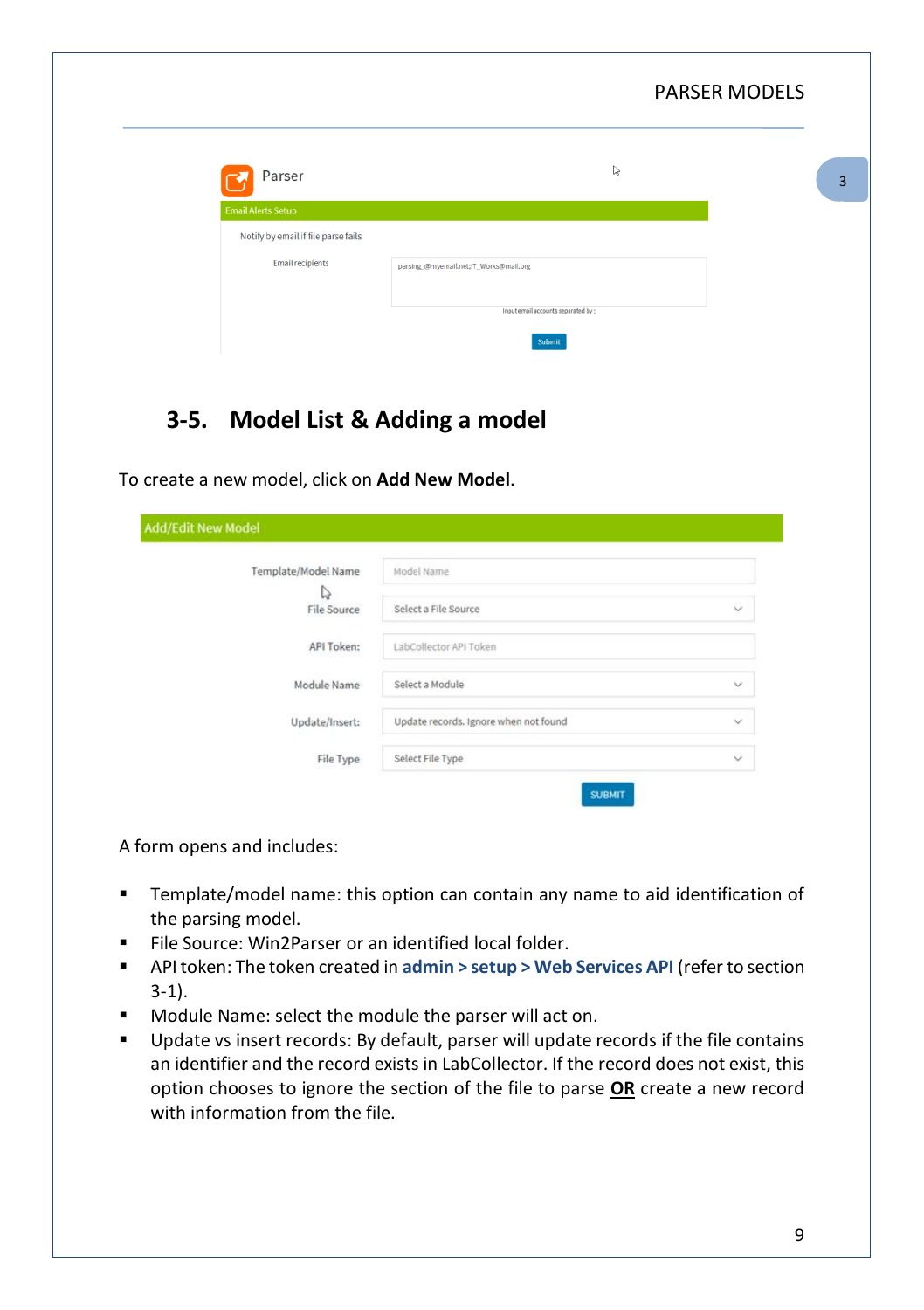- File types: Allows an indication of the file type. Options are available based on each file type to customize the parsing model.
	- i. Upload to field. Needs to have UPLOAD type field (database upload, disk folder upload in custom fields or upload default fields).
	- ii. MS Excel. Indicate the row number where the data start, check the box if you have first row header and write the Excel sheet name or index number.
	- iii. CSV. Indicate the separator, the row number where the data start and check the box if you have first row header.
	- iv. XML
	- v. Json. Indicate the root tag name.
	- vi. Plain text. Indicate the separator, …

The model list option will show all of the existing parser models. This will include the model name, file source, module affected as well as columns to add fields or edit actions.

|          | Template/Model List |                               |                            |                 |                              |                                |
|----------|---------------------|-------------------------------|----------------------------|-----------------|------------------------------|--------------------------------|
| showing: | 1 to 3 of 3 rows    |                               |                            |                 |                              | show entries:<br>$10 \sqrt{ }$ |
|          | <b>Model Name</b>   | <b>• Fi</b> Source/ Type<br>٠ | <b>Module Name</b>         | <b>+</b> Folder | <b>4</b> Add Fields          | <b>4</b> Actions               |
|          | <b>Strains</b>      | win2parser / csv              | <b>Strains &amp; Cells</b> |                 | <b>Add Fields/Parts/Tags</b> | $O \neq \blacksquare$          |

In the above example, the model list shows a parsing model named strains using csv files via the Win2Parser that will affect the strains & cells module.

The model name, file source, module affected only show information. The 'Add Fields' and 'Actions' columns are interactive.

Actions allows retrieving the link information to populate Win2Parser. The URL is applied after opening Win2Parser and creating a new parsing folder or editing an existing parsing folder. Copy this to the section for URL in the folder to watch section of Win2Parser.

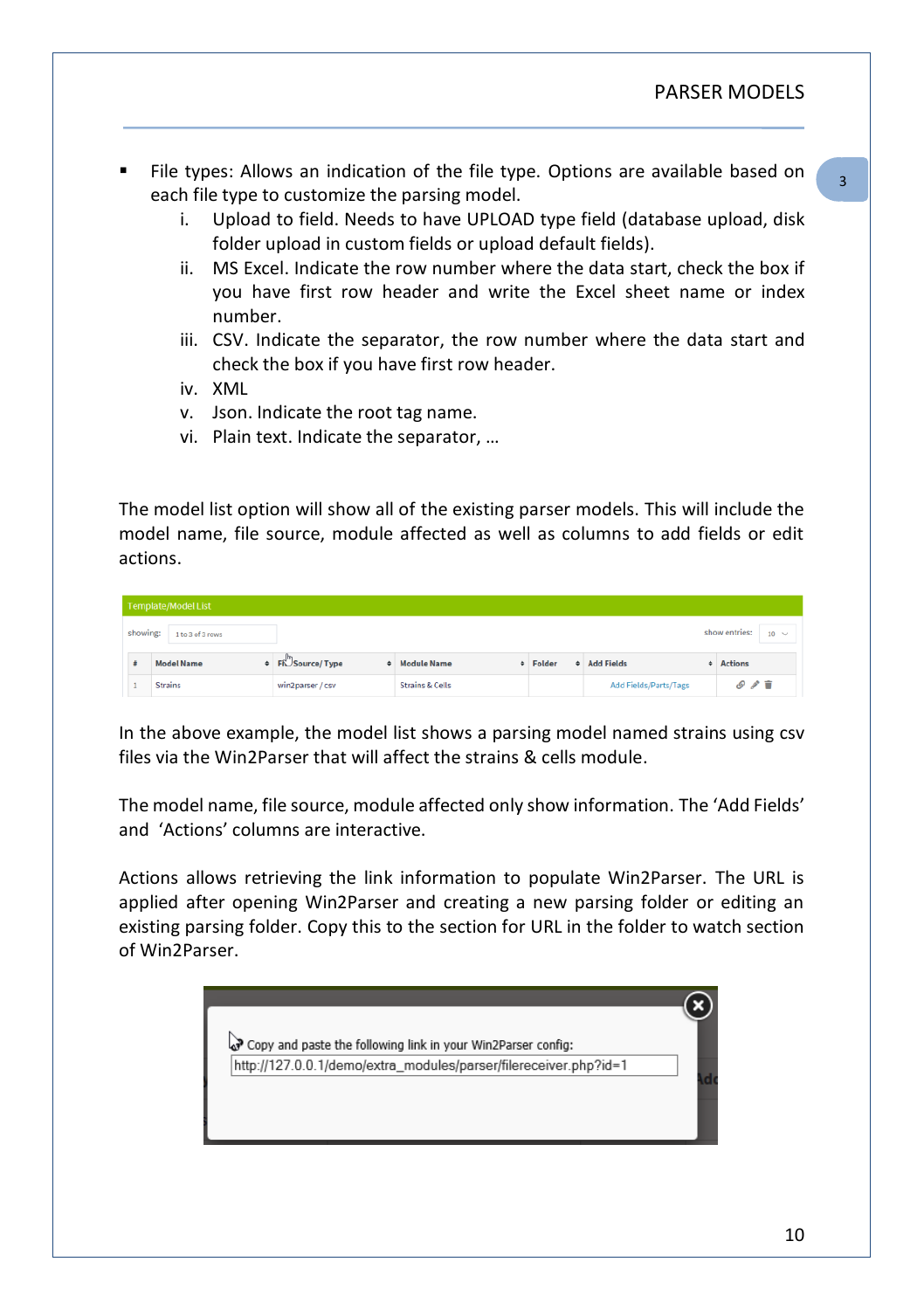The trash icon allows deleting a parsing model. The pencil icon allows editing details about the parser.

#### **Add fields/parts/tags**

The menu for editing how a file is parsed:

|  | OR                                                                                        |                       |                            |                       |     |                    |                                                                              |
|--|-------------------------------------------------------------------------------------------|-----------------------|----------------------------|-----------------------|-----|--------------------|------------------------------------------------------------------------------|
|  |                                                                                           | <b>Database Field</b> |                            |                       |     | <b>Allow empty</b> | <b>Delete Field</b>                                                          |
|  |                                                                                           | pid                   |                            |                       |     | No                 |                                                                              |
|  |                                                                                           | count                 |                            |                       | Yes | No                 |                                                                              |
|  | <b>Add New File Parts/Tags</b><br>File Tag Name Field Name<br>Parts/Tag Name/Column Index |                       | Select Column Index $\vee$ | <b>Database Field</b> |     | <b>Record ID</b>   | Select Database Field $\vee$ $\Box$ Mark as Record ID $\Box$ Allow empty Add |

Note: This menu adapts slightly based on the file type. This is a view for a csv file.

The menu has several options. The file tag name **OR** column index will locate a column of the file. For a csv file this will typically be the column header. The position in the file can also be indicated as column 1 ( $1<sup>st</sup>$  column) up to column n ( $n<sup>th</sup>$  column). Database field is the LabCollector field to be updated. 'Mark as Record ID' indicates if this field is used to identify the record. Allow empty indicates if an empty value can be tolerated. Add/Delete allows adding/removing the tag and field combination from the parsing model.

#### **The following is an example parsing model and file.**

|              | File Tag Name Field Name    | OR                                                | Select Column Index ~ | <b>Database Field</b> |     | Select Database Field $\vee$ | Mark as Record ID Allow empty Add |                     |
|--------------|-----------------------------|---------------------------------------------------|-----------------------|-----------------------|-----|------------------------------|-----------------------------------|---------------------|
| #            | Parts/Tag Name/Column Index |                                                   | <b>Database Field</b> |                       |     | <b>Record ID</b>             | <b>Allow empty</b>                | <b>Delete Field</b> |
| $\mathbf{1}$ | $\overline{\mathbf{2}}$     |                                                   | pid                   |                       |     |                              | No                                | Ī.                  |
| $\mathbf 2$  | $\mathbf{1}$                |                                                   | count                 |                       | Yes |                              | No                                | Î.                  |
|              |                             | File<br>ID, PID,<br>,7832,<br>, pt52<br>3,KJ/312, |                       | Edit Format View      |     | Help                         |                                   |                     |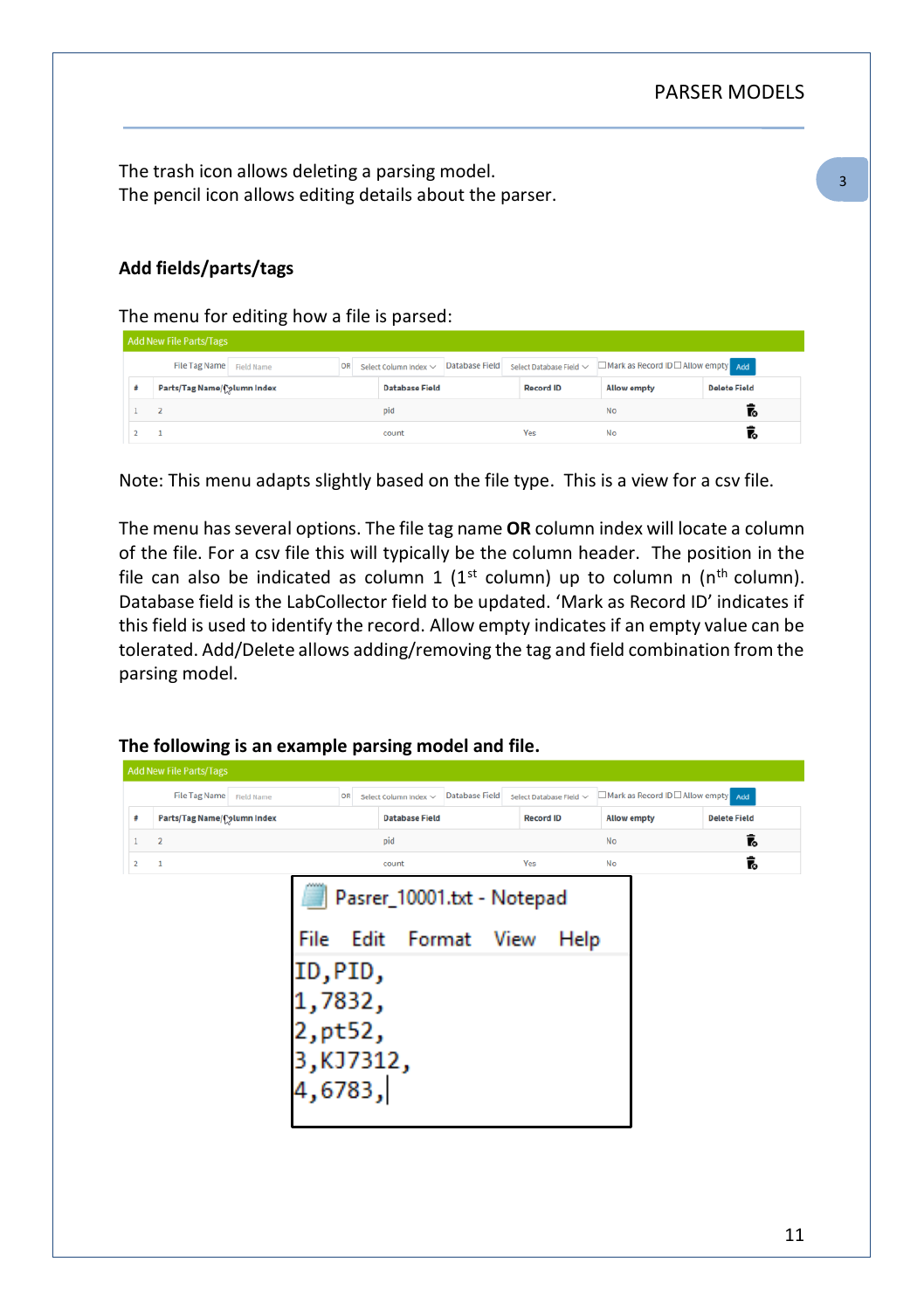### PARSER MODELS

3 -

The model has two columns to look at in the file. Count is the field to identify the record in LabCollector. It may not be empty. The second column is a single field the parser will update. This field is called 'pid'.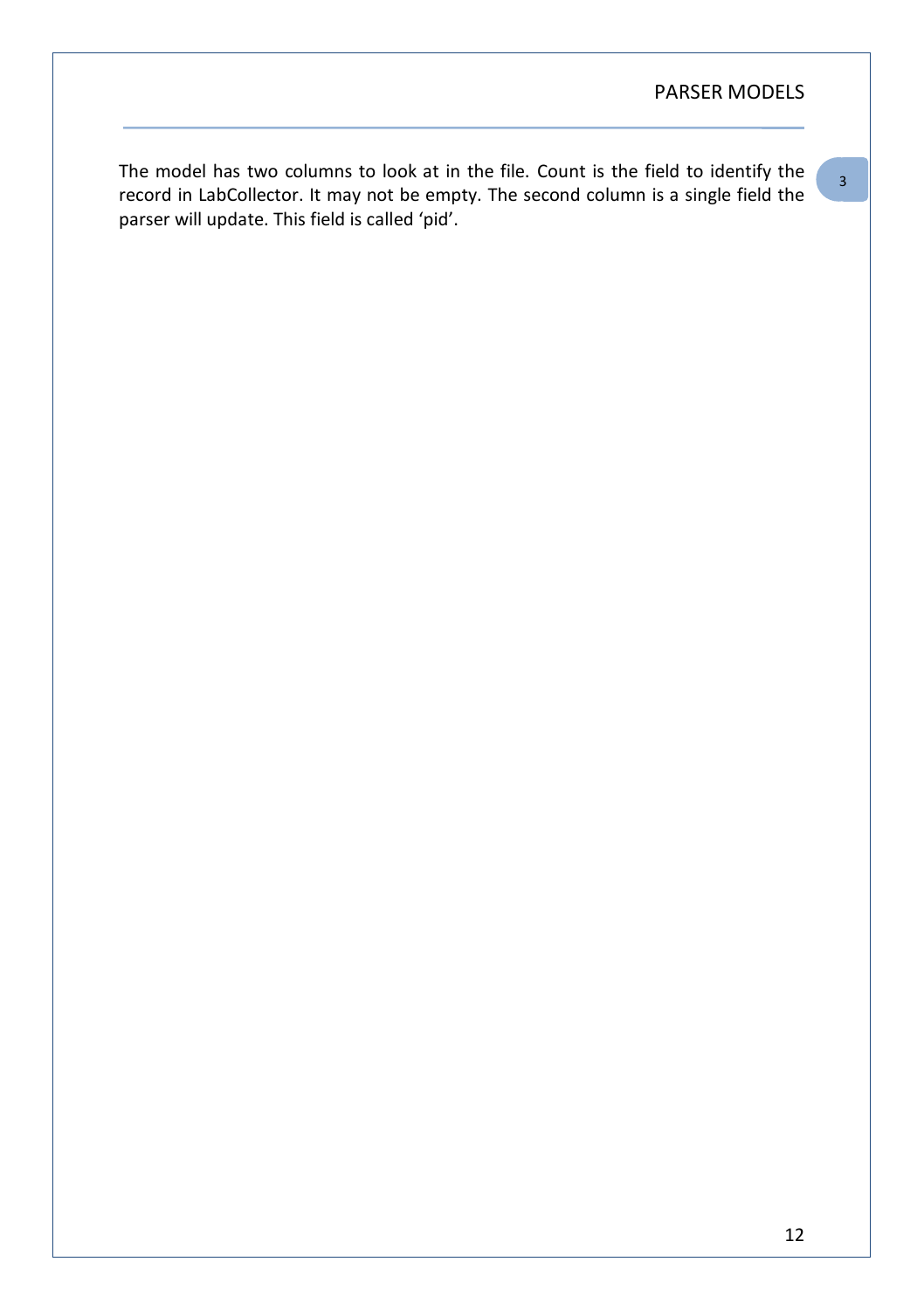PARSING

# <span id="page-12-0"></span>**4- PARSING**

This chapter explains how to execute the parsing of a file. For additional information, refer to the knowledge base on **labcollector.com** or contact AgileBio.

### <span id="page-12-1"></span>**4-1. Execution**

To start parsing copy or move the files to parse into the designated folder. Parser and/or Win2Parser will detect the new files and begin to parse the files based on the models created for the designated folder.

The history of parsing actions is available in both the Win2Parser log as well as the parser home page.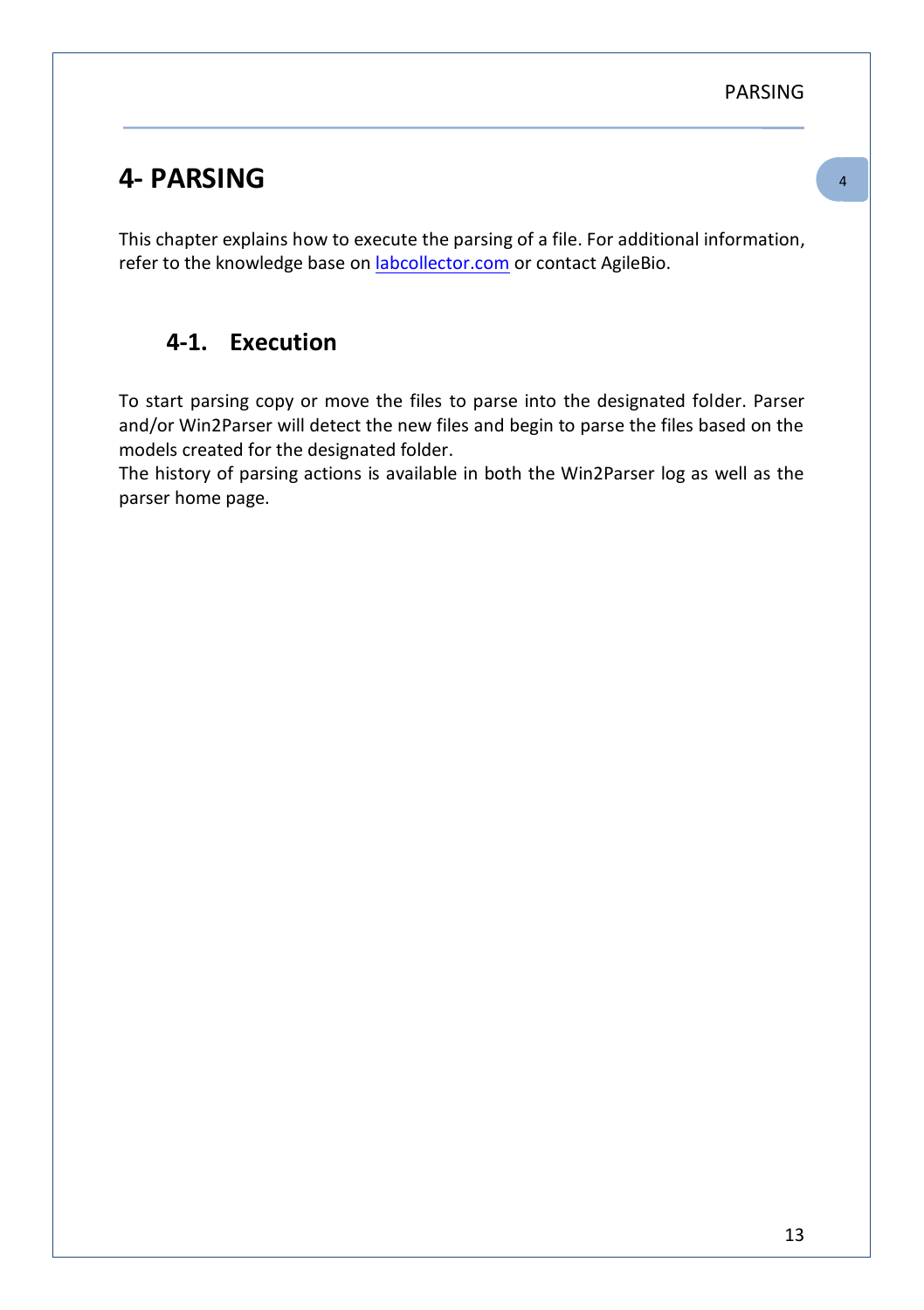#### UPGRADING AND UPDATING

## <span id="page-13-0"></span>- **5- UPGRADING AND UPDATING**

To update or upgrade the **Parser Add-on** module, just download it on our website [\(www.labcollector.com\)](http://www.labcollector.com/). Depending on your setup you may need both parser and Win2Parser. Unzip the folder(s) and paste files in the following folder:

Ex. on Windows setup:

Programs\AgileBio\LabCollector\www\lab\extra\_modules\parser

As a general suggestion, we always recommend making a backup prior to performing an upgrade or update.

If your instance of LabCollector is cloud hosted with AgileBio, contact a sales or support representative to update.